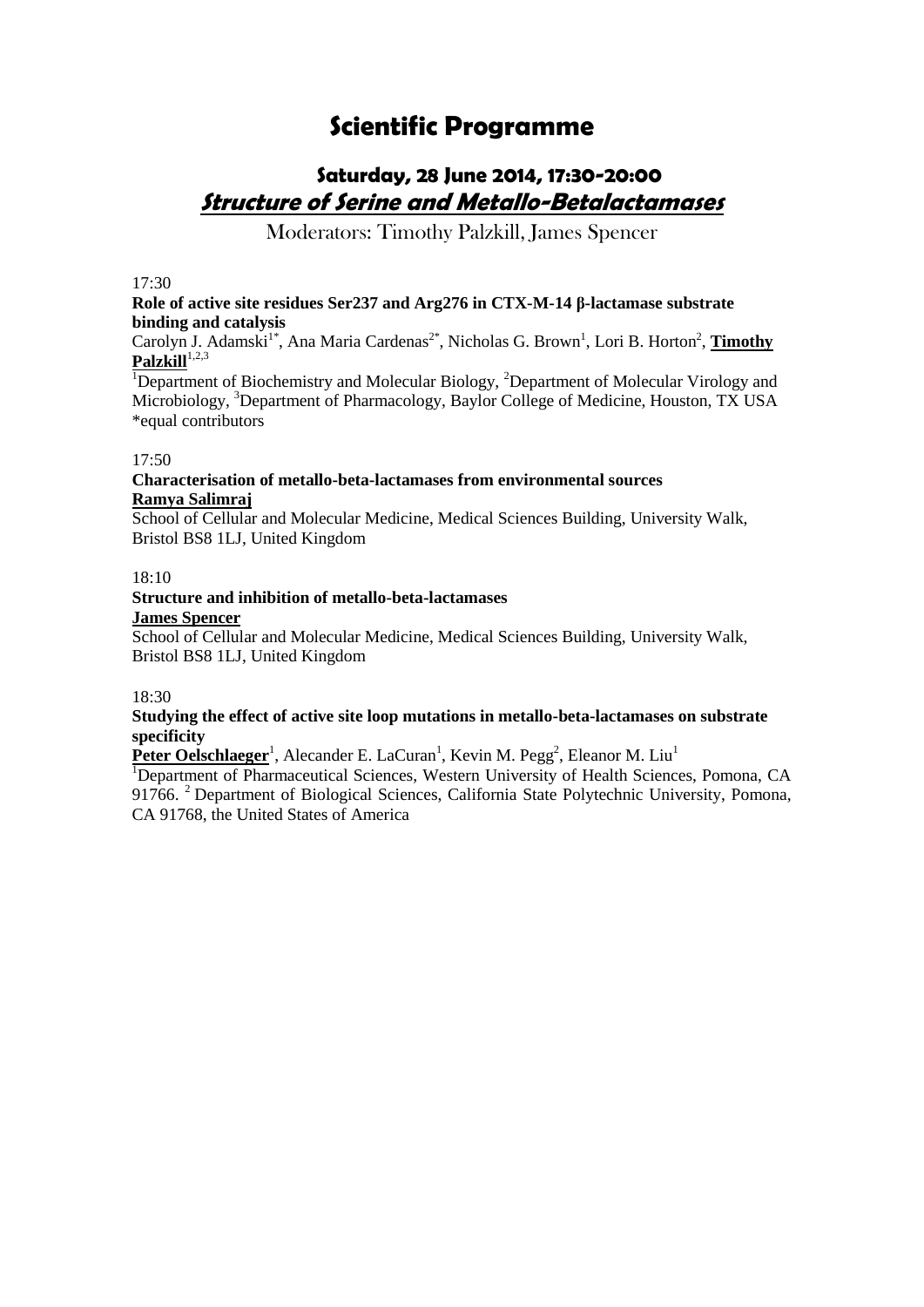### **Ligands and Ions Influencing Beta-lactamase Action**

19:00

**Protonation state change and short hydrogen bond formation induced by ligand binding during beta-lactamase catalysis**

#### **Yu Chen**

Department of Molecular Medicine. University of South Florida, the United States of America

19:20

**pH and basicity of ligands control the binding of metal-ions to** *B. cereus* **B1 β-lactamase** Hasina Motara, Dharmit Mistry, David R. Brown, Robert A. Cryan, Michael Nigen, **Michael I. Page**

Chemical and Biological Sciences. University of Huddersfield, United Kingdom

19:40

**Effect of Zn(II) deprivation on MBL-mediated resistance**

Lisandro J. González<sup>1</sup>, G. Bahr<sup>1</sup>, C. Bethel<sup>2</sup>, R.A. Bonomo<sup>2</sup>, A.J. Vila<sup>1</sup>

<sup>1</sup>IBR-CONICET, Rosario, Argentina; <sup>2</sup>Cleveland VAMC, Cleveland, Ohio, the United States of America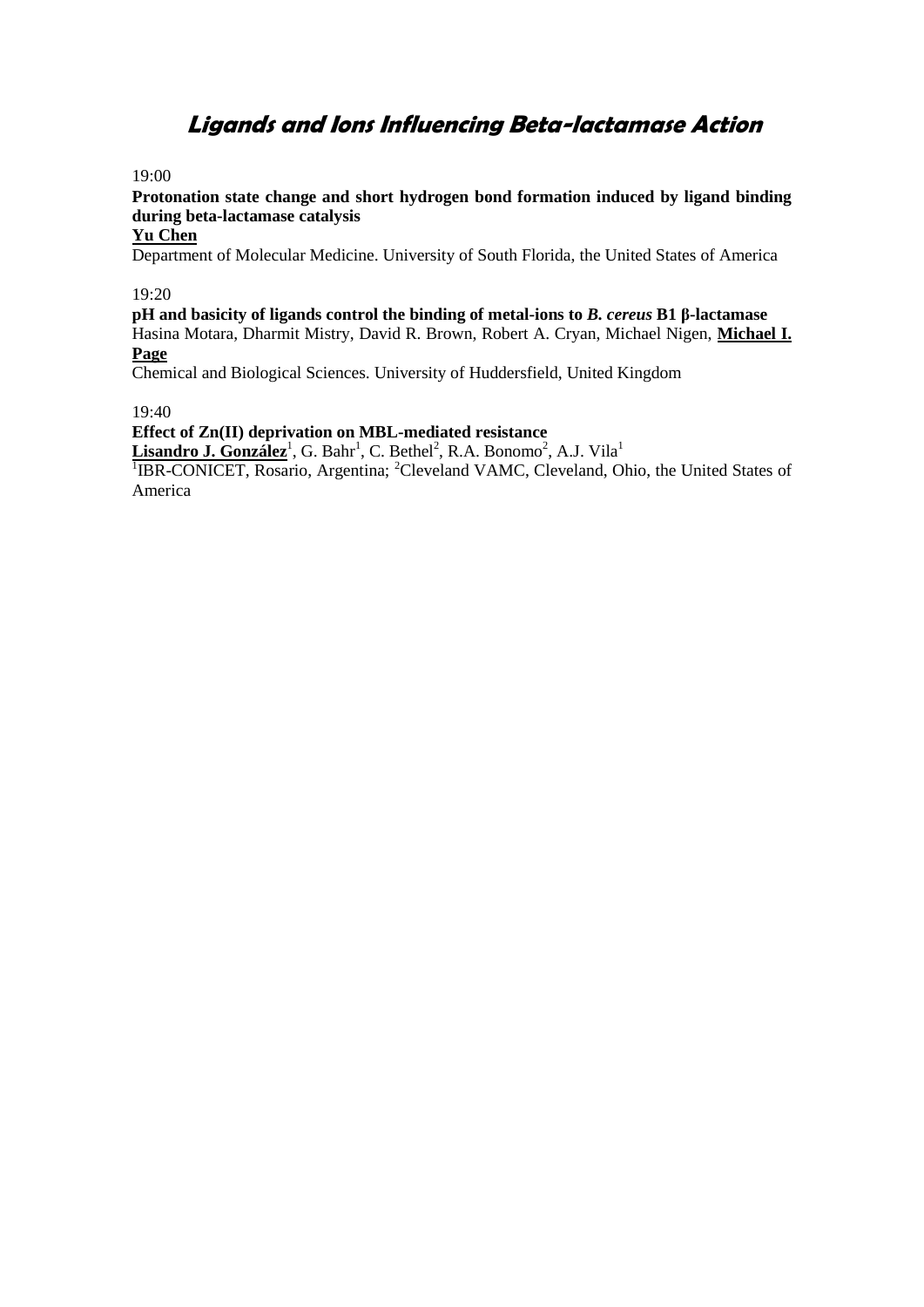### **Sunday, 29 June 2014, 9:00-13:00 Epidemiology, Genetics and Evolution of Beta-Lactamases ESBLs and Carpanemases (Part I)**

Moderators: Jean-Marie Frère, Sergei Vakulenko

 $9.00$ 

#### **The NDM-1 β-lactamase: much ado about the wrong thing Jean-Marie Frère**

Emeritus professor Centre for Protein Engineering, Université de Liège, Belgium.

#### 9:10

#### **NDM-type carbapenemases in Gram-negative rods; genetics and epidemiology Laurent Poirel**, Patrice Nordmann

Medical and Molecular Microbiology Unit, Dept of Medicine, Faculty of Science; University of Fribourg, Switzerland, and INSERM U914, South-Paris Medical School, France

#### 9:30

#### **Carbapenem-hydrolyzing class D β-lactamases Sergei Vakulenko**

Department of Chemistry and Biochemistry, University of Notre Dame, Notre Dame, IN 46656, the United States of America

#### 9:50

#### **NDM-1 emergence in** *E. coli* **is modulated by specific environmental bacteriophages Mark A. Toleman**

Dept. Infection and Immunity, Cardiff University, United Kingdom

10:10

#### **Carbapenemase-producing multidrug resistant** *Enterobacteriaceae* **in Portugal: class A and B**

#### **Manuela Caniça**, Vera Manageiro, Joana Almeida, Stephanie Barbosa, Constança Simões, Eugénia Ferreira

National Reference Laboratory of Antibiotic Resistances and Health Associated Infections, National Institute of Health Dr. Ricardo Jorge, Lisbon, Portugal

## **11:00- 11:30 COFFEE BREAK**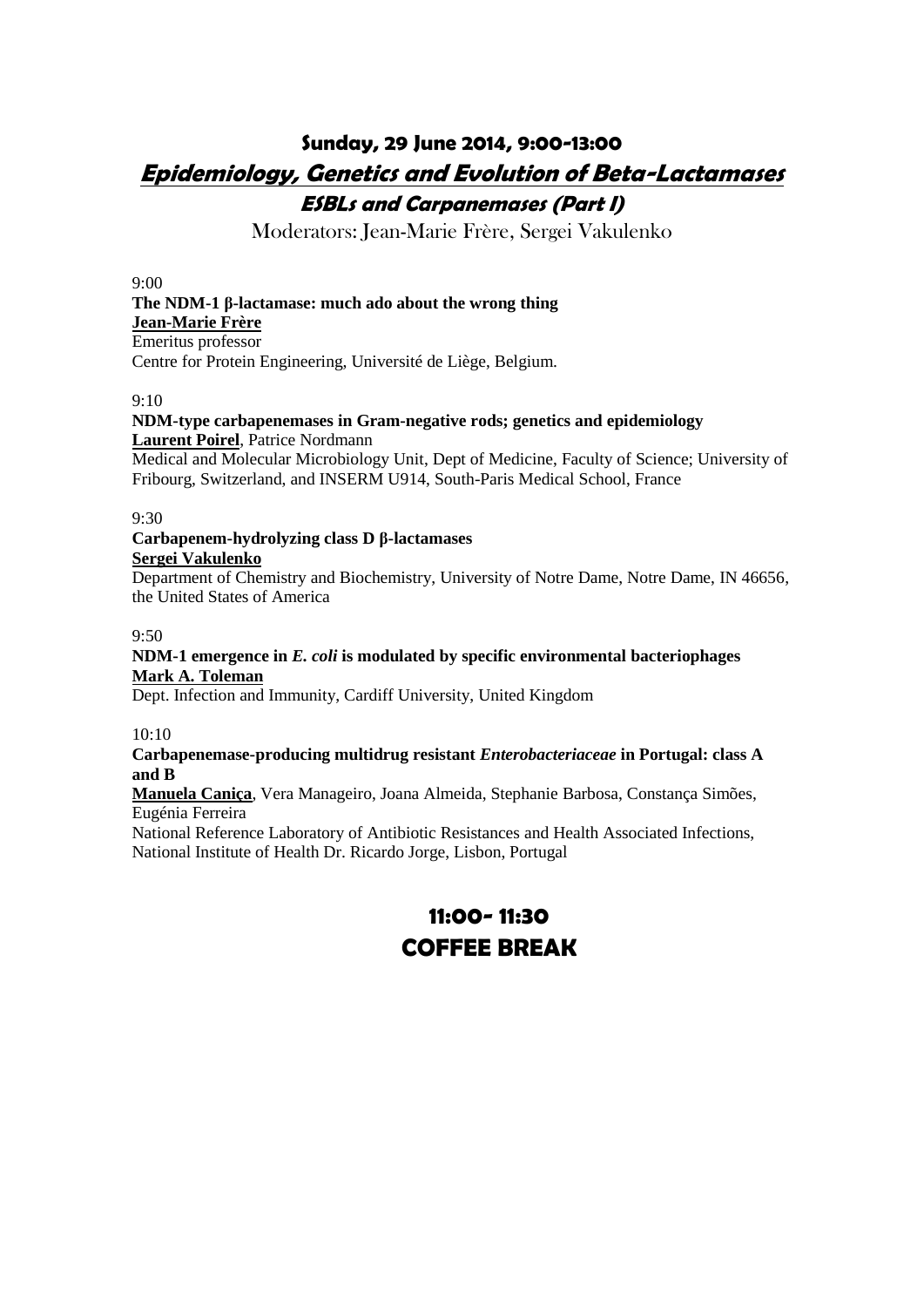# **ESBLs and Carbapenemases (Part II)**

Moderators: Karen Bush, Alessandra Carattoli

11:30

#### **The epidemiology of ESBLs and carbapenemases in the Midwestern United States Karen Bush**

Department of Biotechnology. Indiana University Bloomington. Indiana, the United States of America

#### 11:50

#### **Genomics and epidemiology of plasmids associated with extended-spectrum betalactamase and carbapenemase genes**

#### Villa Laura<sup>1</sup>, Daniela Fortini<sup>1</sup>, Claudia Feudi<sup>1</sup>, Alessandra Carattoli<sup>1,2</sup>

<sup>1</sup>Istituto Superiore di Sanità Rome, Italy; <sup>2</sup>Institute for Infectious Diseases, University of Bern, Bern, Switzerland

#### 12:10

#### **Assessment of Combination Therapy in Infections Caused by ESBL Producing Carbapenem Resistant** *Enterobacteriaceae* **in BALB/c Mice**

Noor A. Salloum, Katia Cheaito, Kohar Kissoyan, **Ghassan M. Matar**

Dept. of Experimental Pathology, Immunology and Microbiology, Faculty of Medicine, American University of Beirut, Beirut, Lebanon

#### 12:30

#### **An IncF plasmid carrying** *bla***CTX-M-15 from** *Escherichia coli* **ST405** Carola Venturini, **Sally Partridge**

Centre for Infectious Diseases and Microbiology, Westmead Millennium Institute, The University of Sydney, Westmead Hospital, NSW 2145, Australia

### **LUNCH**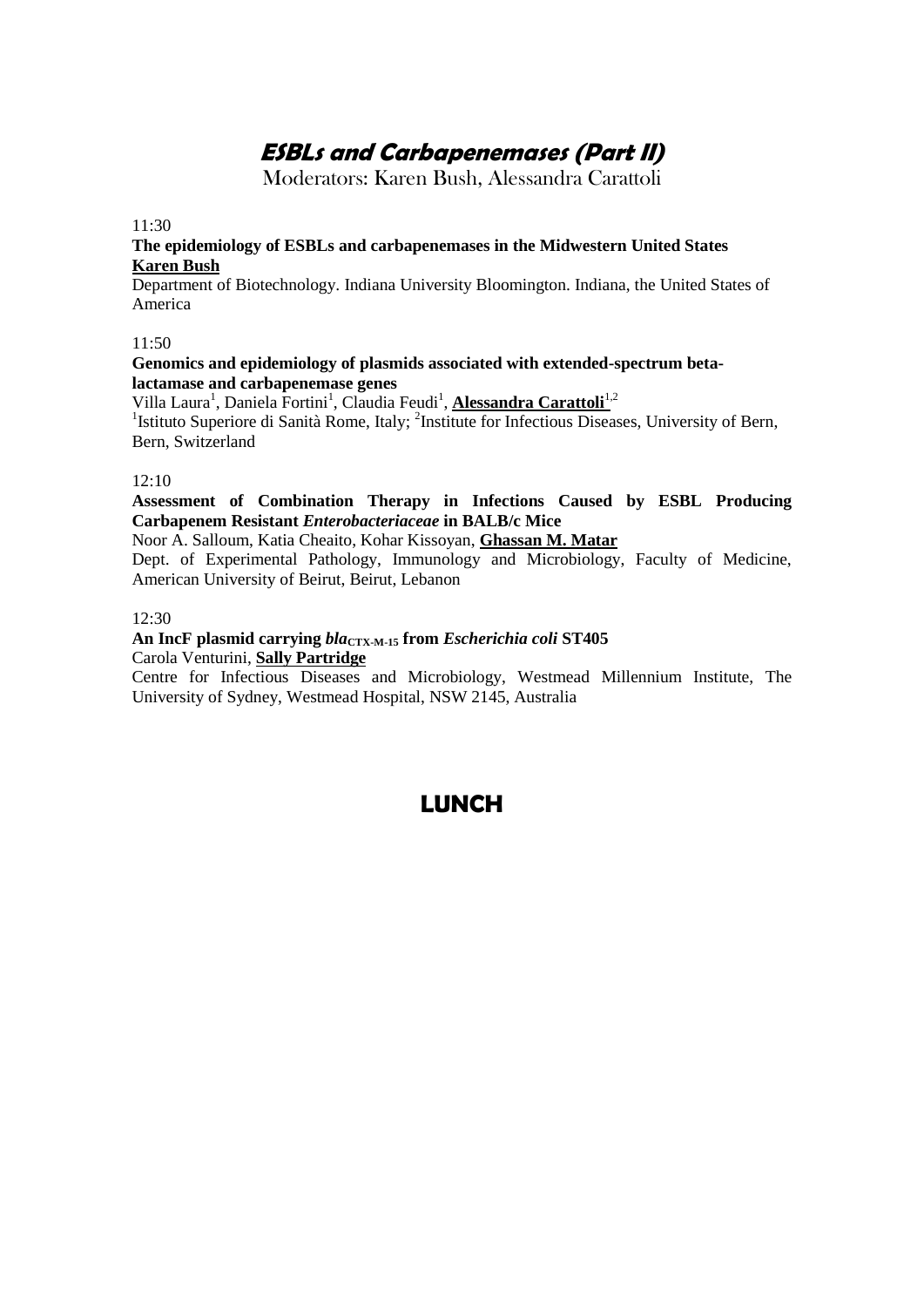### **Sunday, 29 June 2014, 15:00-17:00 New Drugs: Antibiotics and Inhibitors (Part I)**

Moderator: Alejandro J. Vila

#### 15:00

#### **Inhibition kinetics of β-lactamases by avibactam and relation to human pharmacokinetics.** Jean-Marie Frère<sup>1</sup>, Thomas Keating<sup>2</sup>, Wright Nichols<sup>2</sup>

<sup>1</sup>CIP, Université de Liège, Liège, Belgium; <sup>2</sup>AstraZeneca, Waltham, Mass., the United States of America

#### $15:20$

#### **Mechanism-based inhibitors of metallo-beta-lactamases Alejandro José Vila** Institute of Molecular and Cell Biology of Rosario (IBR, CONICET-UNR), Rosario, Argentina

#### $15:40$

#### **-Lactamase inhibitor mechanisms Rex Pratt**

Department of Chemistry, Wesleyan University, Connecticut, the United States of America

#### 16:00

#### **Novel boron containing beta-lactamase inhibitors**

**Olga Lomovskaya**

#### Department of Biology

Rempex Pharmaceuticals, The Medicines Company, San Diego, CA, the United States of America

#### 16:20

#### **Prevalent extended-spectrum β-lactamases in Argentina: structural insights into the interaction with oxyimino-cephalosporins and mechanism-based inhibitors**.

Pablo Power<sup>1</sup>, Paulette Charlier<sup>2</sup>, Barbara Ghiglione<sup>1\*</sup>, Melina Ruggiero<sup>1\*</sup>,

Moreno Galleni<sup>2</sup>, Gabriel Gutkind<sup>1</sup>, Eric Sauvage<sup>2</sup> \* Contributed equally on this study <sup>1</sup>Laboratorio de Resistencia Bacteriana, Facultad de Farmacia y Bioquímica, Universidad de Buenos Aires, Junin 956 (1113), Buenos Aires, Argentina; <sup>2</sup>Centre for Protein Engineering, Université de Liège, B-4000 Sart Tilman, Liège, Belgium

#### 16:40

#### **Structure-based screening of inhibitors against KPC-2: designing potential drug candidates against multidrug-resistant bacteria**

Arbab Khan<sup>1</sup>, Mohd Danishuddin<sup>1</sup>, Mohammad Faheem<sup>1</sup>, Ponnusamy Kalaiarasan<sup>2</sup>, Mohd  $\overline{\text{Hassan Baig}^1}$ , Naidu Subbarao<sup>3</sup>, Asad U. Khan<sup>1</sup>

<sup>1</sup>Interdisciplinary Biotechnology Unit, AMU, Aligarh 202002, India; <sup>2</sup>National Centre of Applied Human Genetics, School of Life Sciences, Jawaharlal Nehru University, <sup>3</sup>School of Computational and Integrative Sciences, Jawaharlal Nehru University, New Delhi, India

### **17:00- 17:30**

### **COFFEE BREAK & POSTER VIEWING**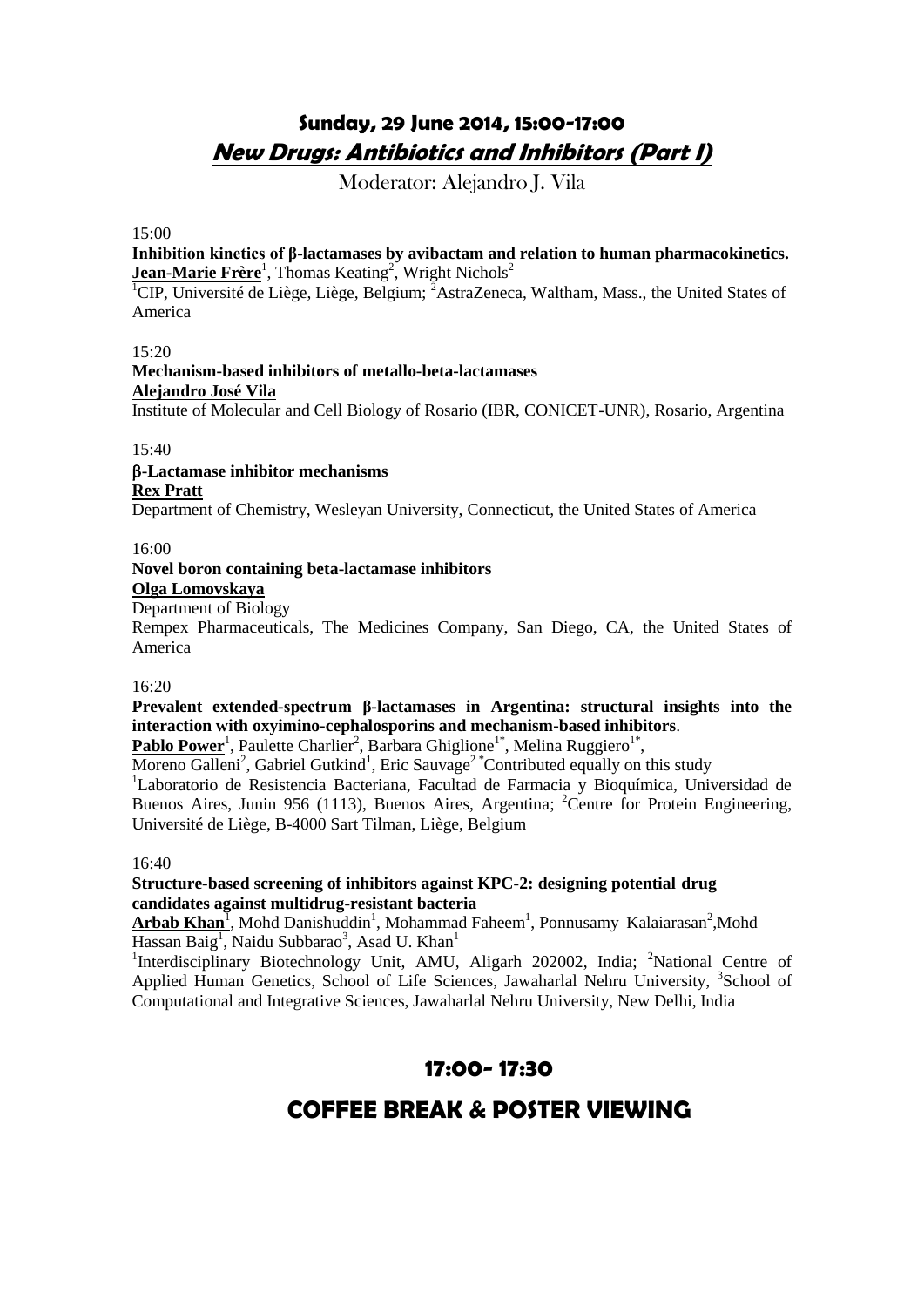### **17:30-18:30**

## **POSTER SESSIONS (PART I) & DISCUSSION**

### **Sunday, 29 June 2014, 18:30-18:50 EVENING ORAL SESSION**

18:30 **Assays for the development of broad spectrum metallo-β-lactamase inhibitors Jürgen Brem**  Department of Chemistry, University of Oxford, Oxford, United Kingdom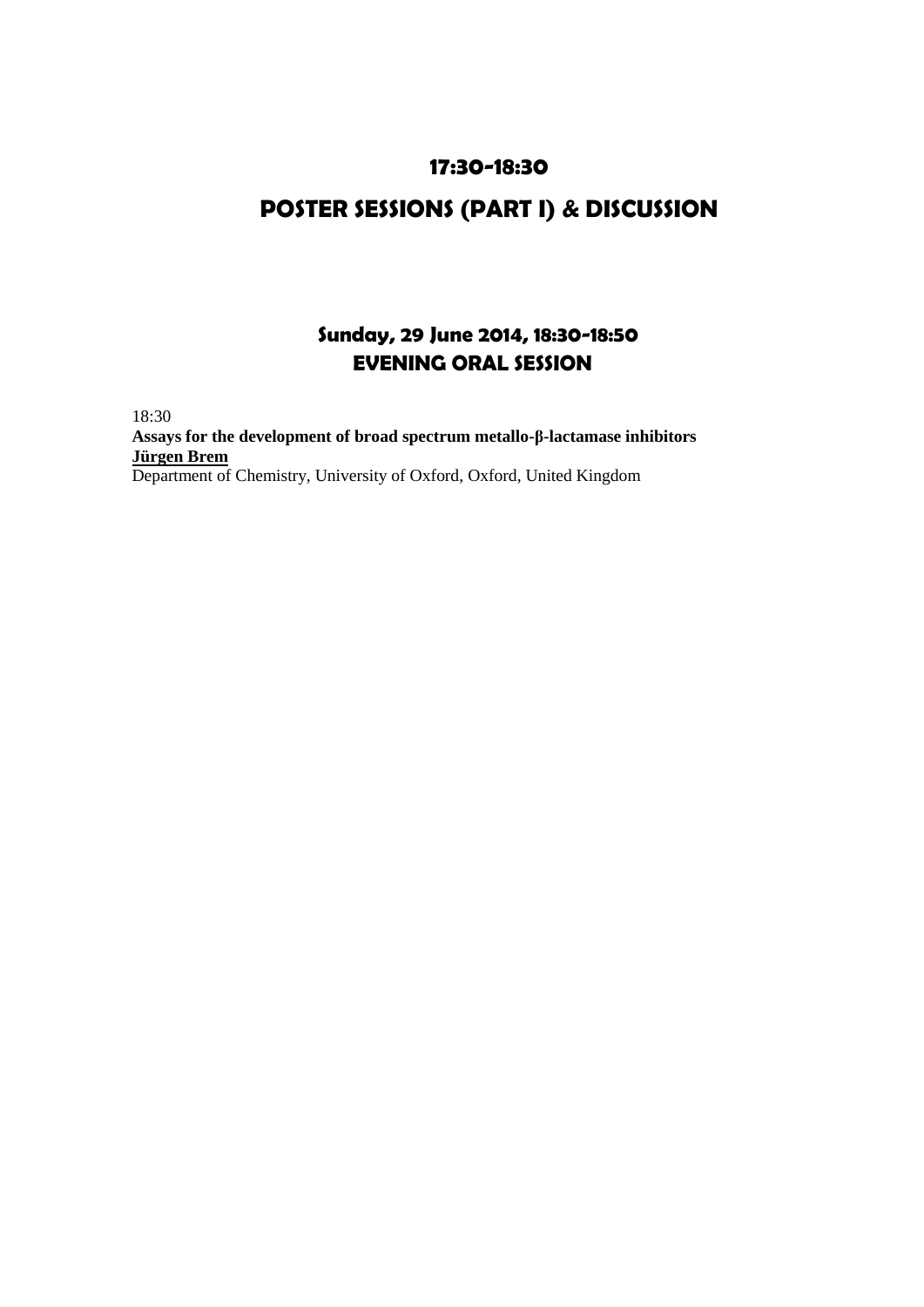## **Monday, 30 June, 9:00- 11:00 Opening of Sessions on Other Mechanisms of Antimicrobial Resistance**

Shahriar Mobashery

## **Part I. Penicillin-Binding Protein 2a (PBP2a) of Methicillin Resistant Staphylococcus aureus**

Moderators: Shahriar Mobashery, Juan A. Hermoso

9:00

**Allostery in the function of penicillin-binding 2a of methicillin-resistant** *Staphylococcus aureus* **(MRSA**)

#### **Shahriar Mobashery**

Department of Chemistry and Biochemistry, University of Notre Dame, Notre Dame, IN 46656, the United States of America

#### 9:20

**Discovery of novel classes of antibiotics, based on the structure of penicillin-binding 2a of methicillin-resistant** *Staphylococcus aureus* **(MRSA)**

#### **Mayland Chang**

Department of Chemistry and Biochemistry, University of Notre Dame, Notre Dame, IN 46656, the United States of America

#### $9.40$

**Structural basis of the allosteric mechanism of** *Staphylococcus aureus* **penicillin-binding protein 2a governing methicillin-resistance and physiological function**

#### **Juan A. Hermoso**

Departamento de Cristalografía y Biología Estructural, Instituto de Química- Física "Rocasolano", CSIC, Serrano 119, 28006-Madrid, Spain

10:00

**The kinetic mechanism of the reaction of ceftobiprole with** *Staphylococcus aureus* **PBP 2a Malcolm G.P. Page**

Basilea Pharmaceutica Intl Ltd, Basel, Switzerland

#### $10.20$

**Molecular characterization and epidemiology of methicillin-resistant** *Staphylococcus aureus* **isolates that are non-susceptible to ceftaroline – a global perspective**

**Richard A. Alm**, Jane E. Ambler, Sushmita D. Lahiri

Infection Innovative Medicines, AstraZeneca R&D Boston, MA, the United States of America

# **Part II. Efflux Pumps**

 $10:40$ 

**Structure and operation of bacterial tripartite multidrug efflux pumps Philip Hinchliffe**, Colin Hughes, Vassilis Koronakis Department of Pathology, University of Cambridge. United Kingdom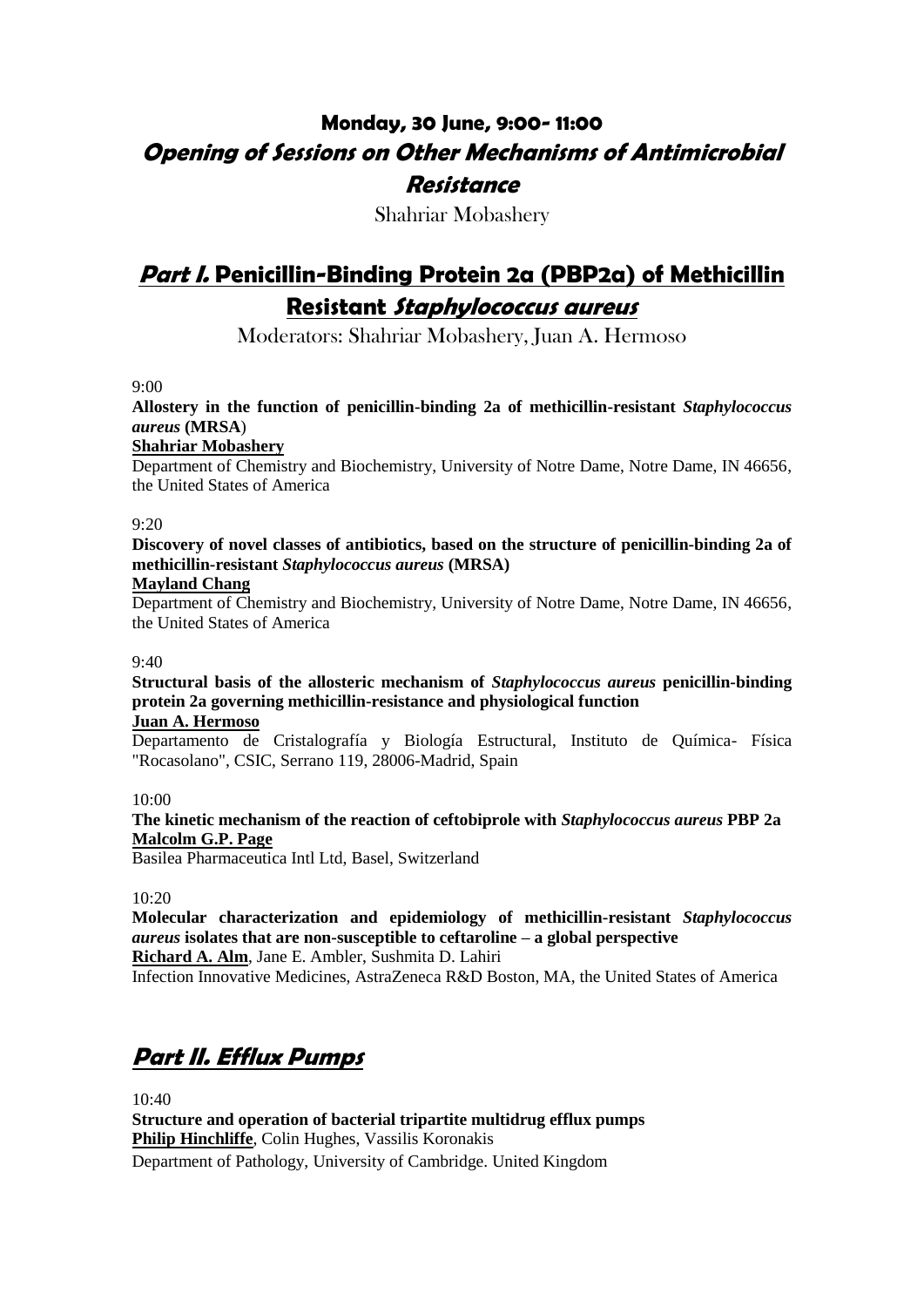## **11:00- 11:30 COFFEE BREAK**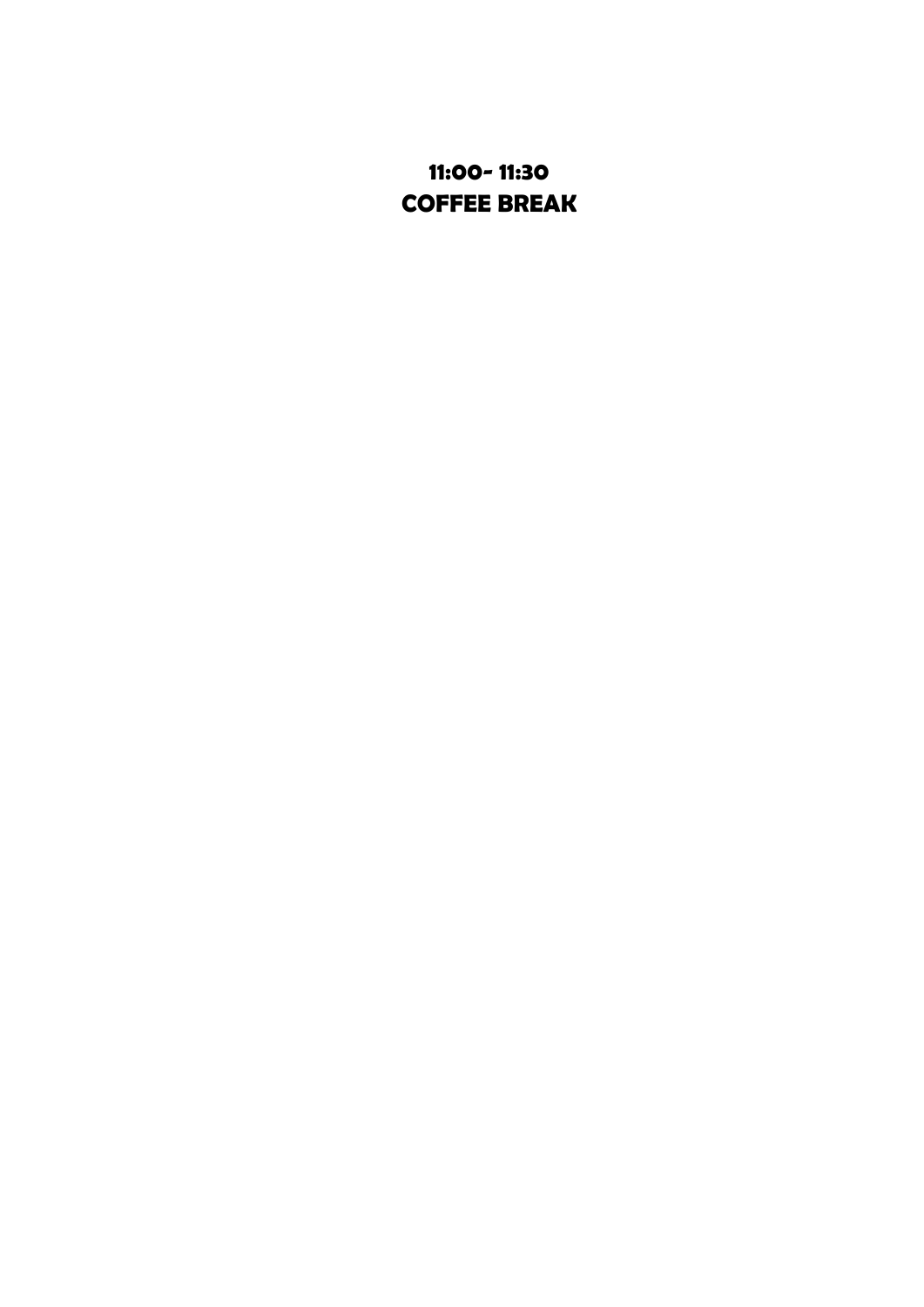## **Monday, 30 June, 11:30- 13:10 Epidemiology, Genetics and Evolution of Beta-Lactamases ESBLs and AmpC Beta-Lactamases (Part III)**

Moderator: Gian Maria Rossolini

#### $11:30$

**Molecular characterization of ceftazidime-avibactam-resistant AmpC mutants in**  *Pseudomonas aeruginosa* **Sushmita D. Lahiri**, Grant K. Walkup, Richard A Alm

Infection Bioscience, AstraZeneca R&D Boston

#### 11:50

**OXA-372, a new carbapenem-hydrolyzing class D β-lactamase from a** *Citrobacter freundii* **isolated from a hospital wastewater plant Alberto Antonelli**

University of Siena, Italy

#### 12:10

**Changing and collaborating, from**  $bla_{\text{CTX-M-2}}/aac(6')$ *Ib* **and**  $bla_{\text{SHV-5}}$  **to**  $bla_{\text{CTX-M-1}}$ **<sup>15</sup>/***qnrB***/***aac(6')Ib-cr* **in thirty months**

V. García-Fulgueiras<sup>1</sup>, I. Bado<sup>1</sup>, N. Cordeiro<sup>1</sup>, G. Algorta<sup>1,2</sup>, **R. Vignoli**<sup>1</sup>

<sup>1</sup>Depto. de Bacteriología y Virología, Facultad de Medicina (UDELAR), <sup>2</sup>Centro Hospitalario Pereira Rossell (CHPR). Uruguay

#### 12:30

**On the physicochemical traits that constrain the sequence of functional proteins: insights from TEM lactamases**

#### **Luciano A. Abriata**

École Polytechnique Fédérale de Lausanne and Swiss Institute of Bioinformatics, Lausanne, Switzerland

#### 12:50

**Molecular detection of genes encoding to broad spectrum beta-lactamase in gram-negative rods isolated from ready to eat vegetables in Mexico City**

Rosalino Vázquez-López<sup>1</sup>, Sandra Solano Gálvez<sup>2</sup>, Moisés Daniel Serrano Merlín<sup>3</sup>, Jorge Alberto Basurto-Serrano<sup>3</sup>, Karen Marrufo-Castillo<sup>3</sup>, Jorge Alberto Ascencio-Aragon<sup>3</sup>, Tanya Hernandéz Martínez<sup>4</sup>, Selene Ivonne Larios Fernández<sup>4</sup>, Guillermina Rosas Sandoval<sup>5</sup>, Juan Antonio González Barrios<sup>5</sup>

<sup>1</sup> Microbiology and Parasitology department, Health Science Faculty, Universidad Anáhuac México Norte.<sup>2</sup> Microbiology and Parasitology department, Medicine Faculty, Universidad Nacional Autónoma de México.<sup>3</sup> 6<sup>th</sup> Medicine student of Health Science Faculty, Universidad Anáhuac México Norte. <sup>4</sup>10<sup>th</sup> Medicine student, Medicine Faculty, Universidad Nacional Autónoma de México.<sup>5</sup> Genomic Medicine Laboratory, Hospital Regional "1° de Octubre", ISSSTE. Mexico.

### **LUNCH**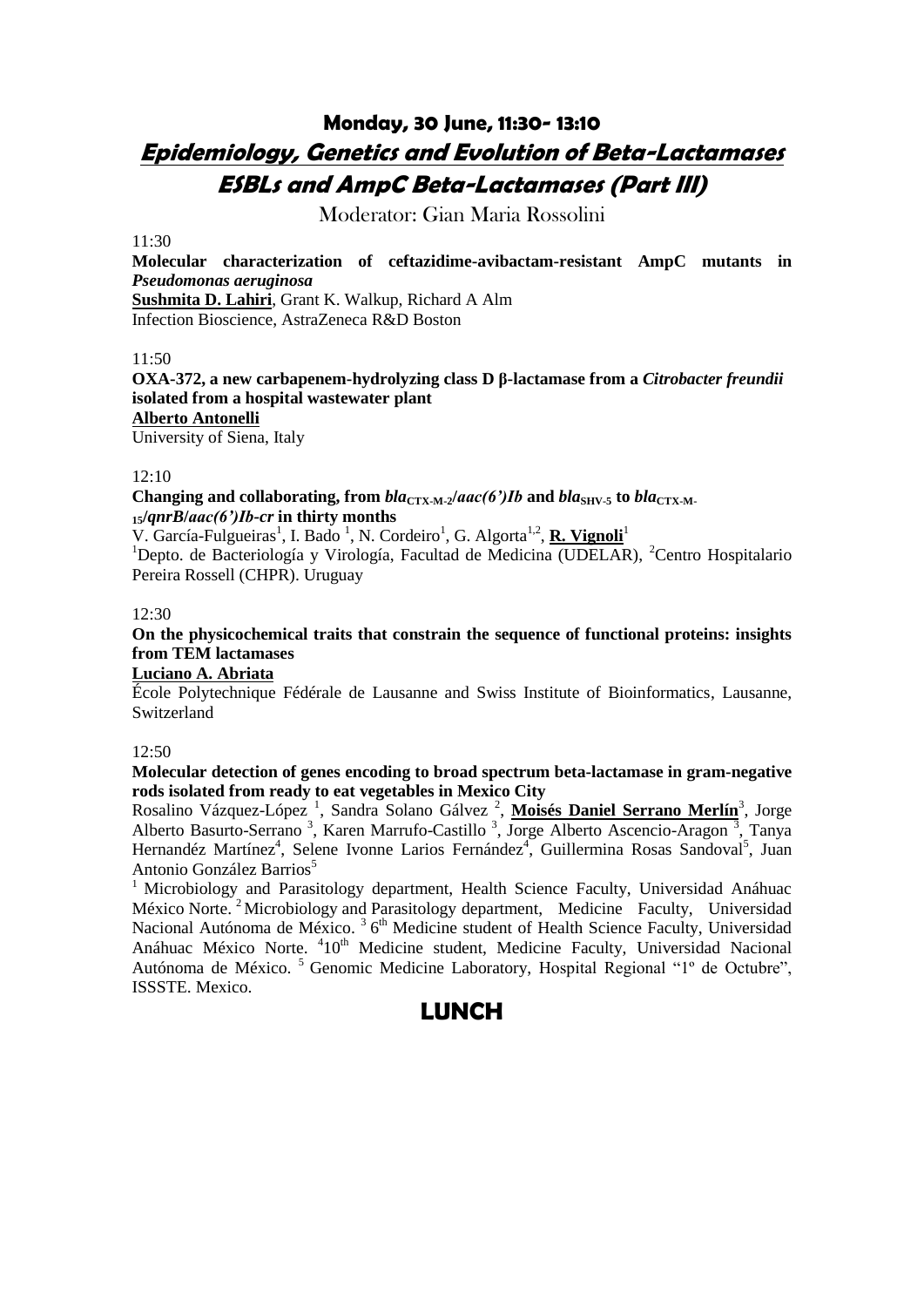### **Monday, 30 June, 15:00- 16:00 Beta-Lactamases: Detection and Identification**

Moderator: Laurent Poirel

15:00

#### **Rapid diagnostic of ESBL and carbapenemase producing Gram negatives; a new paradigm**

**Laurent Poirel**, Laurent Dortet, Patrice Nordmann

Medical and Molecular Microbiology Unit, Dept of Medicine, Faculty of Science, University of Fribourg, Switzerland, and INSERM U914, South-Paris Medical School, France

#### 15:20

**Characterization of substrate and inhibitor binding to different β-lactamases using Surface Plasmon Resonance based biosensors**

Tony Christopeit<sup>1</sup>, Trine Josefine O. Carlsen<sup>1</sup>, Susann Skagseth<sup>1</sup>, Bjarte Aarmo Lund<sup>1</sup>, Ørjan Samuelsen<sup>2</sup>, Hanna-Kirsti Schrøder Leiros<sup>1</sup>

<sup>1</sup>NorStruct, Department of Chemistry, UiT-The Arctic university of Norway, Tromsø, Norway <sup>2</sup>Reference Centre for Detection of Antimicrobial Resistance, University Hospital of North Norway, Tromsø, Norway

15:40

**Unraveling the molecular details of antibiotic resistance through high-performance computing**

#### **Nisanth N. Nair**

Department of Chemistry. Indian Institute of Technology Kanpur. Kanpur, 208016, India

### **Monday, 30 June, 16:00- 16:40 New Drugs: Antibiotics and Inhibitors (Part II)**

Moderator: Rex Pratt

16:00

#### **Probing metallo-β-lactamase activity and inhibition**

**Anne Makena**, Sander S. van Berkel, Clarisse Lejeune, Raymond J*.* Owens, James Spencer, Jürgen Brem, Christopher J. Schofield

The Department of Chemistry, Chemistry Research Laboratory, University of Oxford, 12 Mansfield Road, Oxford, OX1 3TA, United Kingdom.

16:20

#### *In silico* **fragment based design of metallo-β-lactamase inhibitors**

Ricky Cain<sup>1</sup>, Jürgen Brem<sup>2</sup>, Christopher Schofield<sup>2</sup>, Colin Fishwick<sup>1</sup>

<sup>1</sup>School of Chemistry, University of Leeds, Leeds, LS2 9JT

<sup>2</sup>Department of Chemistry, University of Oxford, Oxford, OX1 3TA, United Kingdom